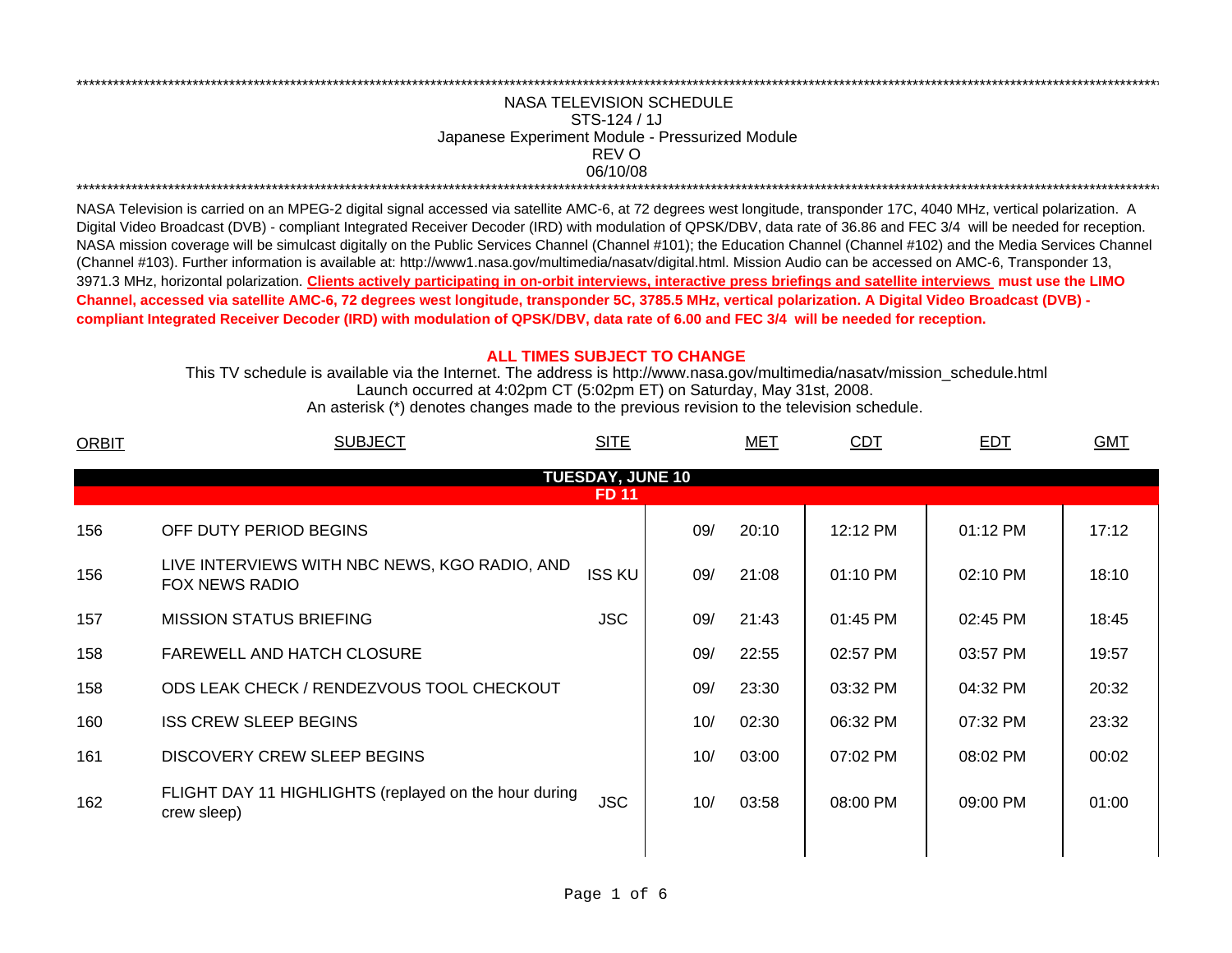| <b>ORBIT</b>              | <b>SUBJECT</b>                                                                              | <b>SITE</b> |                          | <b>MET</b> | <b>CDT</b> | <b>EDT</b> | <b>GMT</b> |  |
|---------------------------|---------------------------------------------------------------------------------------------|-------------|--------------------------|------------|------------|------------|------------|--|
| <b>WEDNESDAY, JUNE 11</b> |                                                                                             |             |                          |            |            |            |            |  |
| <b>FD 12</b>              |                                                                                             |             |                          |            |            |            |            |  |
| 165                       | <b>ISS FLIGHT DIRECTOR UPDATE</b>                                                           | <b>JSC</b>  | 10/                      | 09:58      | 02:00 AM   | 03:00 AM   | 07:00      |  |
| 166                       | DISCOVERY / ISS CREW WAKE UP (begins FD 12)                                                 |             | 10/                      | 11:00      | 03:02 AM   | 04:02 AM   | 08:02      |  |
| 166                       | ISS FLIGHT DIRECTOR UPDATE REPLAY                                                           | <b>JSC</b>  | 10/                      | 11:28      | 03:30 AM   | 04:30 AM   | 08:30      |  |
| 167                       | CENTERLINE CAMERA INSTALLATION                                                              |             | 10/                      | 13:25      | 05:27 AM   | 06:27 AM   | 10:27      |  |
| 168                       | <b>DISCOVERY UNDOCKS FROM ISS</b>                                                           |             | 10/                      | 14:40      | 06:42 AM   | 07:42 AM   | 11:42      |  |
| 168                       | DISCOVERY FLYAROUND BEGINS                                                                  |             | 10/                      | 15:09      | 07:11 AM   | 08:11 AM   | 12:11      |  |
| 169                       | FINAL SEPARATION FROM ISS                                                                   |             | 10/                      | 16:23      | 08:25 AM   | 09:25 AM   | 13:25      |  |
| 169                       | DELTA 2 / GLAST LAUNCH COVERAGE BEGINS (Launch<br>scheduled at 10:45am; Media Channel only) | <b>KSC</b>  | 10/                      | 16:43      | 08:45 AM   | 09:45 AM   | 13:45      |  |
| 170                       | VTR PLAYBACK OF UNDOCKING AND FLYAROUND                                                     |             | 10/                      | 16:50      | 08:52 AM   | 09:52 AM   | 13:52      |  |
| 171                       | RMS / OBSS LATE INSPECTION OF DISCOVERY'S TPS<br><b>BEGINS</b>                              |             | 10/                      | 18:10      | 10:12 AM   | 11:12 AM   | 15:12      |  |
| 173                       | <b>MISSION STATUS BRIEFING</b>                                                              | <b>JSC</b>  | 10/                      | 20:58      | 01:00 PM   | 02:00 PM   | 18:00      |  |
| 173                       | * DELTA 2 / GLAST LAUNCH REPLAYS                                                            | HQ          | 10/                      | 21:58      | 02:00 PM   | 03:00 PM   | 19:00      |  |
| 174                       | <b>VIDEO FILE</b>                                                                           | HQ          | 10/                      | 22:58      | 03:00 PM   | 04:00 PM   | 20:00      |  |
| 176                       | <b>DISCOVERY CREW SLEEP BEGINS</b>                                                          |             | 11/                      | 02:30      | 06:32 PM   | 07:32 PM   | 23:32      |  |
| 176                       | FLIGHT DAY 12 HIGHLIGHTS (replayed on the hour during<br>crew sleep)                        | <b>JSC</b>  | 11/                      | 02:58      | 07:00 PM   | 08:00 PM   | 00:00      |  |
|                           |                                                                                             |             | <b>THURSDAY, JUNE 12</b> |            |            |            |            |  |
|                           |                                                                                             | <b>FD13</b> |                          |            |            |            |            |  |
| 181                       | DISCOVERY CREW WAKE UP (begins FD 13)                                                       |             | 11/                      | 10:30      | 02:32 AM   | 03:32 AM   | 07:32      |  |
| 183                       | OFF DUTY PERIOD BEGINS                                                                      |             | 11/                      | 13:00      | 05:02 AM   | 06:02 AM   | 10:02      |  |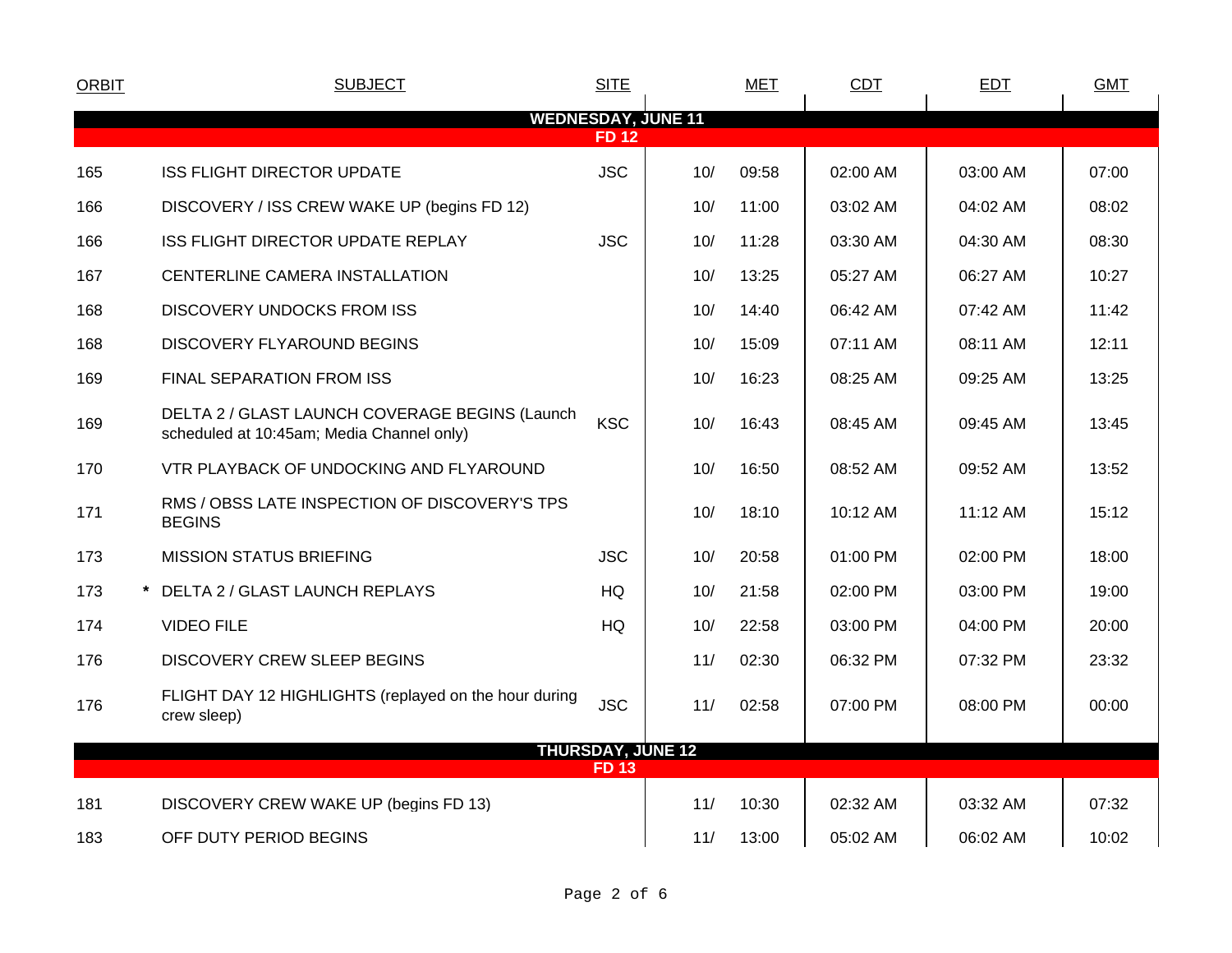| <b>ORBIT</b> | <b>SUBJECT</b>                                                       | <b>SITE</b>                            |     | <b>MET</b> | <b>CDT</b> | <b>EDT</b> | <b>GMT</b> |
|--------------|----------------------------------------------------------------------|----------------------------------------|-----|------------|------------|------------|------------|
| 187          | <b>VIDEO FILE</b>                                                    | <b>HQ</b>                              | 11/ | 18:58      | 11:00 AM   | 12:00 PM   | 16:00      |
| 188          | LIVE INTERVIEWS WITH ESPN AND ABC NEWS                               | <b>TDRE</b>                            | 11/ | 20:31      | 12:33 PM   | 01:33 PM   | 17:33      |
| 189          | <b>OBSS BERTH</b>                                                    |                                        | 11/ | 21:00      | 01:02 PM   | 02:02 PM   | 18:02      |
| 189          | <b>RMS POWERDOWN</b>                                                 |                                        | 11/ | 22:00      | 02:02 PM   | 03:02 PM   | 19:02      |
| 189          | POST MMT BRIEFING                                                    | <b>JSC</b>                             | 11/ | 22:28      | 02:30 PM   | 03:30 PM   | 19:30      |
| 190          | <b>ORBIT ADJUST BURN</b>                                             |                                        | 11/ | 23:18      | 03:20 PM   | 04:20 PM   | 20:20      |
| 191          | <b>DISCOVERY CREW SLEEP BEGINS</b>                                   |                                        | 12/ | 02:00      | 06:02 PM   | 07:02 PM   | 23:02      |
| 192          | FLIGHT DAY 13 HIGHLIGHTS (replayed on the hour during<br>crew sleep) | <b>JSC</b>                             | 12/ | 02:58      | 07:00 PM   | 08:00 PM   | 00:00      |
|              |                                                                      | <b>FRIDAY, JUNE 13</b><br><b>FD 14</b> |     |            |            |            |            |
|              |                                                                      |                                        |     |            |            |            |            |
| 197          | DISCOVERY CREW WAKE UP (begins FD 14)                                |                                        | 12/ | 10:00      | 02:02 AM   | 03:02 AM   | 07:02      |
| 199          | <b>CABIN STOWAGE BEGINS</b>                                          |                                        | 12/ | 13:05      | 05:07 AM   | 06:07 AM   | 10:07      |
| 199          | <b>FCS CHECKOUT</b>                                                  |                                        | 12/ | 13:35      | 05:37 AM   | 06:37 AM   | 10:37      |
| 200          | <b>RCS HOT-FIRE TEST</b>                                             |                                        | 12/ | 14:45      | 06:47 AM   | 07:47 AM   | 11:47      |
| 201          | <b>CREW DEORBIT PREPARATION BRIEFING</b>                             |                                        | 12/ | 17:05      | 09:07 AM   | 10:07 AM   | 14:07      |
| 202          | LIVE INTERVIEWS WITH CBS NEWS, WCBS RADIO,<br>AND WINS RADIO         | <b>TDRE</b>                            | 12/ | 18:50      | 10:52 AM   | 11:52 AM   | 15:52      |
| 203          | <b>VIDEO FILE</b>                                                    | <b>HQ</b>                              | 12/ | 19:28      | 11:30 AM   | 12:30 PM   | 16:30      |
| 204          | REISMAN'S RECUMBENT SEAT SET UP                                      |                                        | 12/ | 20:55      | 12:57 PM   | 01:57 PM   | 17:57      |
| 204          | <b>MISSION STATUS BRIEFING</b>                                       | <b>JSC</b>                             | 12/ | 20:58      | 01:00 PM   | 02:00 PM   | 18:00      |
| 204          | MARS PHOENIX LANDER BRIEFING                                         | JPL/<br>Tuscon,<br>AZ                  | 12/ | 21:58      | 02:00 PM   | 03:00 PM   | 19:00      |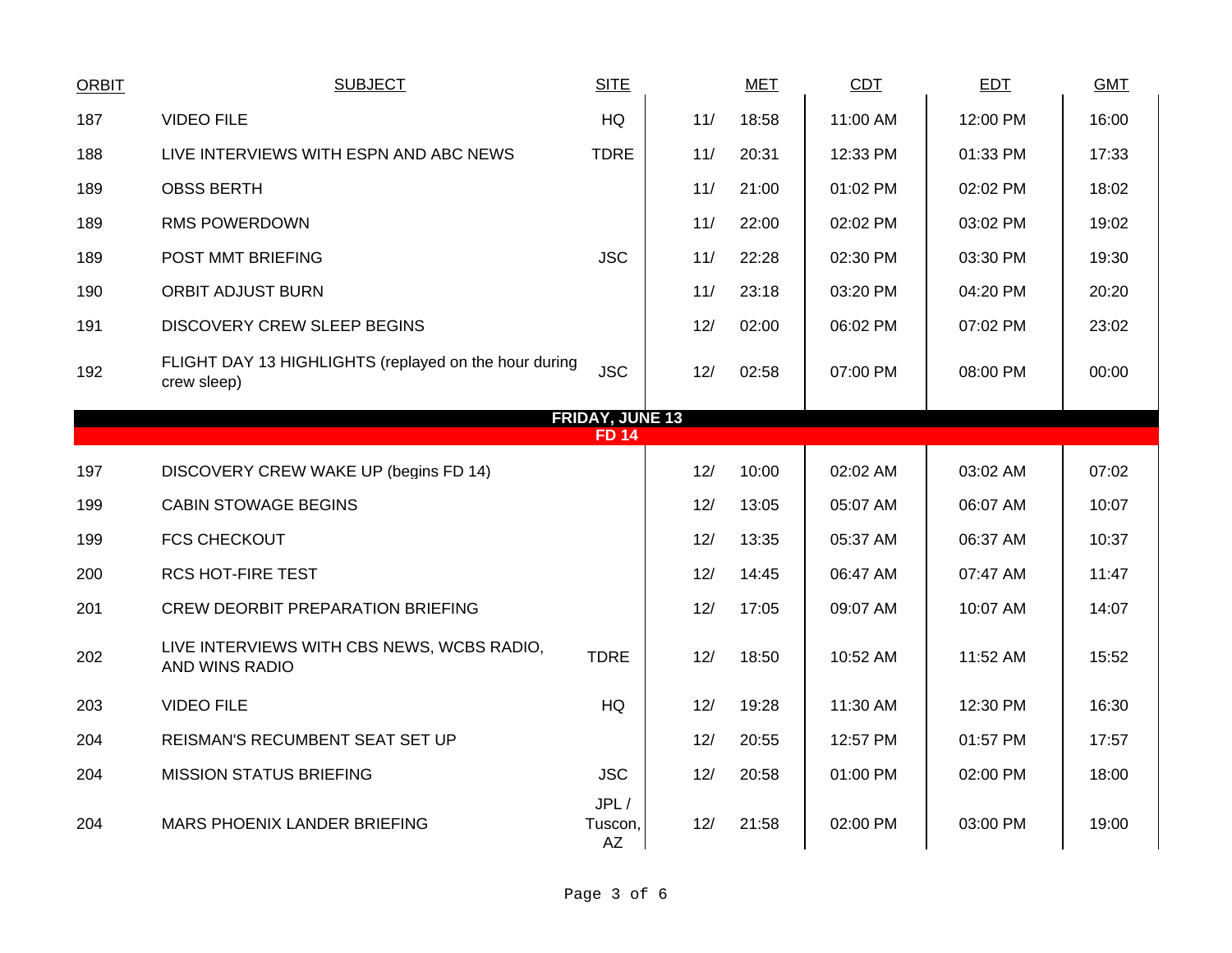| <b>ORBIT</b> | <b>SUBJECT</b>                                                                              | <b>SITE</b>              |     | <b>MET</b> | CDT              | <b>EDT</b> | <b>GMT</b> |
|--------------|---------------------------------------------------------------------------------------------|--------------------------|-----|------------|------------------|------------|------------|
| 205          | KU-BAND ANTENNA STOWAGE                                                                     |                          | 12/ | 22:00      | 02:02 PM         | 03:02 PM   | 19:02      |
| 207          | <b>DISCOVERY CREW SLEEP BEGINS</b>                                                          |                          | 13/ | 01:30      | 05:32 PM         | 06:32 PM   | 22:32      |
| 207          | FLIGHT DAY 14 HIGHLIGHTS (replayed on the hour during<br>crew sleep)                        | <b>JSC</b>               | 13/ | 01:58      | 06:00 PM         | 07:00 PM   | 23:00      |
|              |                                                                                             | <b>SATURDAY, JUNE 14</b> |     |            |                  |            |            |
|              |                                                                                             | <b>FD 15</b>             |     |            |                  |            |            |
| 212          | DISCOVERY CREW WAKE UP (begins FD 15)                                                       |                          | 13/ | 09:30      | 01:32 AM         | 02:32 AM   | 06:32      |
| 214          | <b>DEORBIT PREPARATIONS BEGIN</b>                                                           |                          | 13/ | 13:10      | 05:12 AM         | 06:12 AM   | 10:12      |
| 215          | PAYLOAD BAY DOOR CLOSING                                                                    |                          | 13/ | 14:30      | 06:32 AM         | 07:32 AM   | 11:32      |
| 217          | <b>DEORBIT BURN</b>                                                                         |                          | 13/ | 17:10      | 09:12 AM         | 10:12 AM   | 14:12      |
| 218          | MILA C-BAND RADAR ACQUISITION OF DISCOVERY                                                  |                          | 13/ | 18:00      | 10:02 AM         | 11:02 AM   | 15:02      |
| 218          | <b>KSC LANDING</b>                                                                          | <b>KSC</b>               | 13/ | 18:13      | 10:15 AM         | 11:15 AM   | 15:15      |
|              | POST-LANDING NEWS CONFERENCE                                                                | <b>KSC</b>               |     |            | NET L+2 HRS.     |            |            |
|              | ENTRY FLIGHT CONTROL TEAM VIDEO REPLAY<br>(replayed after Post-Landing News Conference)     | <b>JSC</b>               |     |            | $\sim$ L+3 HRS.  |            |            |
|              | STS-124 MISSION HIGHLIGHTS VIDEO REPLAY<br>(replayed after Entry Flight Control Team Video) | <b>JSC</b>               |     |            | $~$ - L+3.5 HRS. |            |            |
|              | STS-124 CREW NEWS CONFERENCE (may be<br>postponed or cancelled)                             | <b>KSC</b>               |     |            | NET L+4.5 HRS.   |            |            |
|              | VIDEO B-ROLL OF REISMAN IN CREW QUARTERS<br>(pending availability)                          | <b>KSC</b>               |     |            | NET L+6.5 HRS.   |            |            |
|              |                                                                                             |                          |     |            |                  |            |            |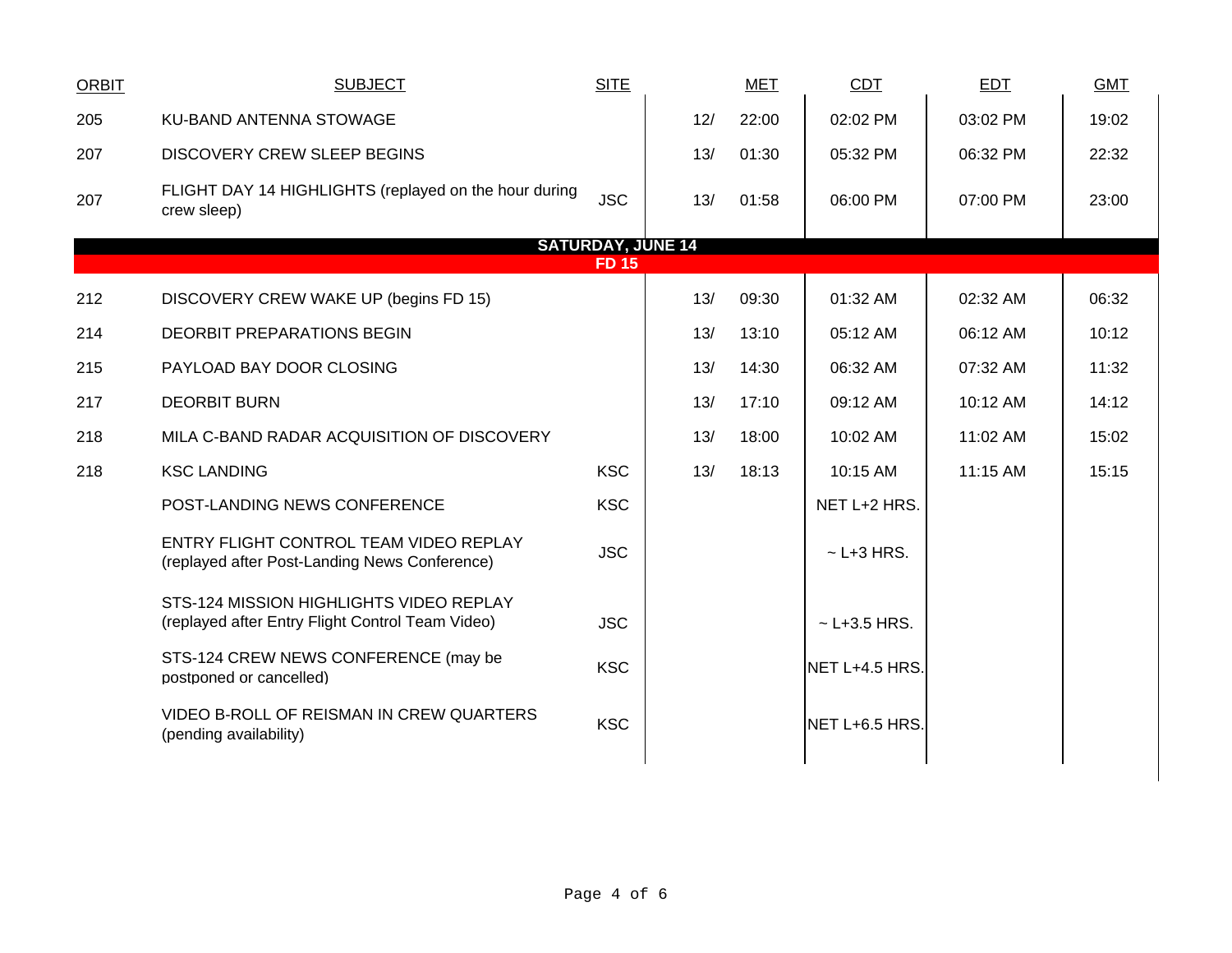| <b>ORBIT</b>                                                                                                                                                                                                                                                                                              | <b>SUBJECT</b>                                                                                                                                                                                                                                                                                                                                                                                                                                                                                                                                                                                                                                                                                                                                                                                                                                                                                                                                                                                                                                                                                                                                                                                                                                                                                                      | <b>SITE</b> | MET | CDT | <b>EDT</b> | GMT |  |
|-----------------------------------------------------------------------------------------------------------------------------------------------------------------------------------------------------------------------------------------------------------------------------------------------------------|---------------------------------------------------------------------------------------------------------------------------------------------------------------------------------------------------------------------------------------------------------------------------------------------------------------------------------------------------------------------------------------------------------------------------------------------------------------------------------------------------------------------------------------------------------------------------------------------------------------------------------------------------------------------------------------------------------------------------------------------------------------------------------------------------------------------------------------------------------------------------------------------------------------------------------------------------------------------------------------------------------------------------------------------------------------------------------------------------------------------------------------------------------------------------------------------------------------------------------------------------------------------------------------------------------------------|-------------|-----|-----|------------|-----|--|
|                                                                                                                                                                                                                                                                                                           |                                                                                                                                                                                                                                                                                                                                                                                                                                                                                                                                                                                                                                                                                                                                                                                                                                                                                                                                                                                                                                                                                                                                                                                                                                                                                                                     |             |     |     |            |     |  |
| <b>DEFINITION OF TERMS</b>                                                                                                                                                                                                                                                                                |                                                                                                                                                                                                                                                                                                                                                                                                                                                                                                                                                                                                                                                                                                                                                                                                                                                                                                                                                                                                                                                                                                                                                                                                                                                                                                                     |             |     |     |            |     |  |
| AMC:<br>ATV:<br>CDRA:<br>CDT:<br>Destiny:<br>EMU:<br>ETCS:<br>ESA:<br>ESP:<br>EDT:<br>ETVCG:<br>EVA:<br>FCS:<br>FD:<br>GLAST:<br>GMT:<br>HQ:<br>ISS:<br>JAXA:<br>JEM-PM:<br><b>JEM RMS:</b><br>JLP:<br>JSC:<br>JTVE:<br>KSC:<br>Ŀ.<br>LIMO:<br>MECO:<br>MET:<br><b>MILA</b><br>MLI:<br>MMT:<br>MS:<br>MT: | <b>Americom Satellite</b><br><b>Automated Transport Vehicle</b><br>Carbon Dioxide Removal Assembly in U.S. Destiny Laboratory<br><b>Central Daylight Time</b><br>U.S. Laboratory on ISS<br><b>Extravehicular Mobility Unit</b><br><b>External Thermal Control System</b><br>European Space Agency<br><b>External Stowage Platform</b><br><b>Eastern Daylight Time</b><br><b>External Television Camera Group</b><br><b>Extravehicular Activity</b><br><b>Flight Control System</b><br><b>Flight Day</b><br>Gamma-ray Large Area Space Telescope<br><b>Greenwich Mean Time</b><br><b>NASA Headquarters</b><br><b>International Space Station</b><br>Japan Aerospace and Exploration Agency<br>Japanese Experiment Module - Pressurized Module (KIBO)<br>Japanese Experiment Module - Remote Manipulator System<br>Japanese Logistics Module - Pressurized Section<br>Johnson Space Center<br>Japanese Television Equipment<br>Kennedy Space Center<br>Launch or Landing time<br>Live Interview Media Outlet channel<br>Main Engine Cut-Off<br>Mission Elapsed Time, which begins at the moment of launch and is read: DAYS/HOURS:MINUTES. LAUNCH=00/00:00<br>Merritt Island, Florida Tracking Station<br>Multi-Layer Insulation<br><b>Mission Management Team</b><br><b>Mission Specialist</b><br>Mobile Transporter |             |     |     |            |     |  |
| NET:                                                                                                                                                                                                                                                                                                      | No Earlier Than                                                                                                                                                                                                                                                                                                                                                                                                                                                                                                                                                                                                                                                                                                                                                                                                                                                                                                                                                                                                                                                                                                                                                                                                                                                                                                     |             |     |     |            |     |  |
| NTA:<br>OBSS:                                                                                                                                                                                                                                                                                             | Nitrogen Tank Assembly<br>Orbiter Boom Sensor System                                                                                                                                                                                                                                                                                                                                                                                                                                                                                                                                                                                                                                                                                                                                                                                                                                                                                                                                                                                                                                                                                                                                                                                                                                                                |             |     |     |            |     |  |
| ODS:<br>OMS:                                                                                                                                                                                                                                                                                              | <b>Orbiter Docking System</b><br><b>Orbital Maneuvering System</b>                                                                                                                                                                                                                                                                                                                                                                                                                                                                                                                                                                                                                                                                                                                                                                                                                                                                                                                                                                                                                                                                                                                                                                                                                                                  |             |     |     |            |     |  |
| OSTM:                                                                                                                                                                                                                                                                                                     | Ocean Surface Topography Mission                                                                                                                                                                                                                                                                                                                                                                                                                                                                                                                                                                                                                                                                                                                                                                                                                                                                                                                                                                                                                                                                                                                                                                                                                                                                                    |             |     |     |            |     |  |